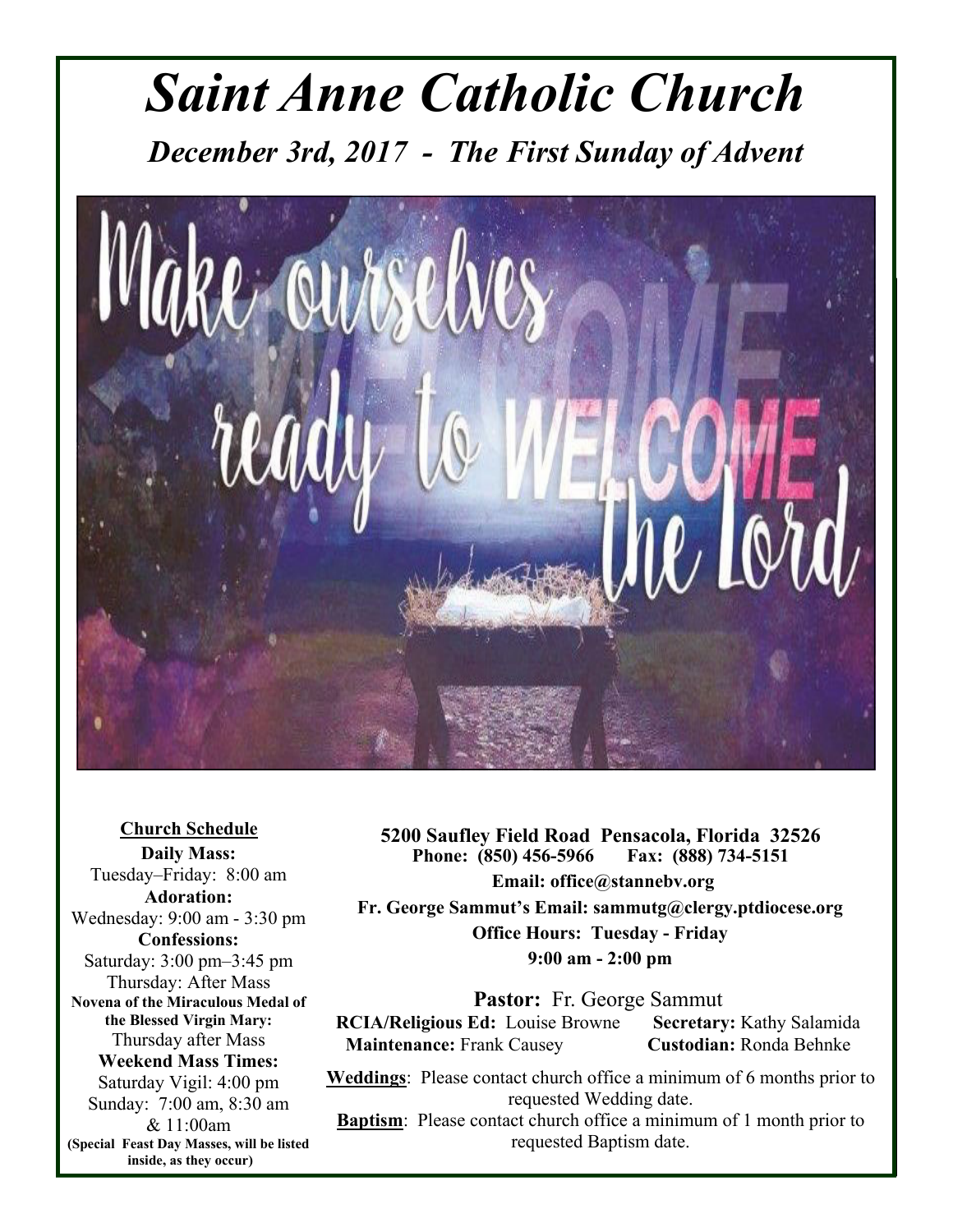

### **TODAY'S READINGS**

**First Reading** — We are the clay and you, O LORD, are the potter: we are the work of your hands (Isaiah 63:16b-17, 19b; 64:2-7).

**Psalm** — Lord, make us turn to you; let us see your face and we shall be saved (Psalm 80).

**Second Reading** — God is faithful; by God you were called to fellowship with the Son (1 Corinthians 1:3-9).

**Gospel** — Be watchful! Be alert! You do not know when the time will come. (Mark 13:33-37).

### **Mass Intentions**

| Sat. Dec 2, 4 pm   | sp Wayne Emmett Johnson<br>by Metudia Johnson |
|--------------------|-----------------------------------------------|
| Sun Dec 3, 7:00 am | <b>Pro Populo (For the Parish)</b>            |
| Sun Dec 3, 8:30 am | + The Gwizdala Family<br>by Jean Wojnarowski  |
| Sun. Dec 3, 11 am  | + Thoi Le<br>by Kim Le                        |
| Mon. Dec 4         | (Father's Mass)<br><b>+ Frances Torkelson</b> |
| Tue. Dec 5, 8 am   | + John Kania<br>by Tom & Rose Matthews        |
| Wed. Dec 6, 8 am   | + Monica Ryder<br>by Phil & Kathy DeFelice    |
| Thur. Dec 7, 8 am  | + James A. Zealor<br>by Mike & Jane Zealor    |
| Thur. Dec 7, 6 pm  | + George Neese<br>by Jean Neese               |
| Fri. Dec 8, 8 am   | <b>Pro Populo (For the Parish)</b>            |

#### **READINGS FOR THE WEEK**

| Monday:   | Is 2:1-5; Ps 122:1-9; Mt 8:5-11            |
|-----------|--------------------------------------------|
| Tuesday:  | Is 11:1-10; Ps 72:1-2, 7-8,                |
|           | 12-13, 17; Lk 10:21-24                     |
|           | Wednesday: Is 25:6-10a; Ps 23:1-6;         |
|           | Mt 15:29-37                                |
|           | Thursday: Is 26:1-6; Ps 118:1, 8-9, 19-21, |
|           | 25-27a; Mt 7:21, 24-27                     |
| Friday:   | Gn 3:9-15, 20; Ps 98:1-4;                  |
|           | Eph 1:3-6, 11-12; Lk 1:26-38               |
| Saturday: | Is 30:19-21, 23-26; Ps 147:1-6;            |
|           | Mt $9.35 - 10.1$ , 5a, 6-8                 |
| Sunday:   | Is 40:1-5, 9-11; Ps 85:9-14;               |
|           | 2 Pt 3:8-14; Mk 1:1-8                      |



Sara Barnheart, Judy Bauman, Joseph Chrisco, Andy Cicero, Gert Cicero, Brenda Crosby, Estelle Davis, Frank Dileonardo, Patricia Dileonardo, Butch Durden, Joan Ebert, Francis Figaniak, Sylvia Figaniak, Alice Francisco, Cheryl Gilroy, Robert Greathouse, Agnes Heule, Robert Johnson, Mary Ellen Kolbe, Pete Lumadue, Ruthie Matthews, Wanda McCagg, Jack McCurdy, James McGregor, Faith Middleton, Josh Middleton, Virginia Moretti, Theresa Mowry, Kathleen Nowak, Leonard O'Donovan, Rubin O'Donovan Jr., James M. Paiva, John Peters, Ron Poljak Sr., Aubrey Reed, Prescilla Robinson, Betty Schmitz, Angel Sifuentes, Sandy Starkey**,** Fr. Henry Thorsen, Lisa Tisdale, Barbara Turner, Robert Turner, Blaise Vallese.

T*o add or remove someone to/from the prayer list please call 456-5966 or email office@stannebv.org.*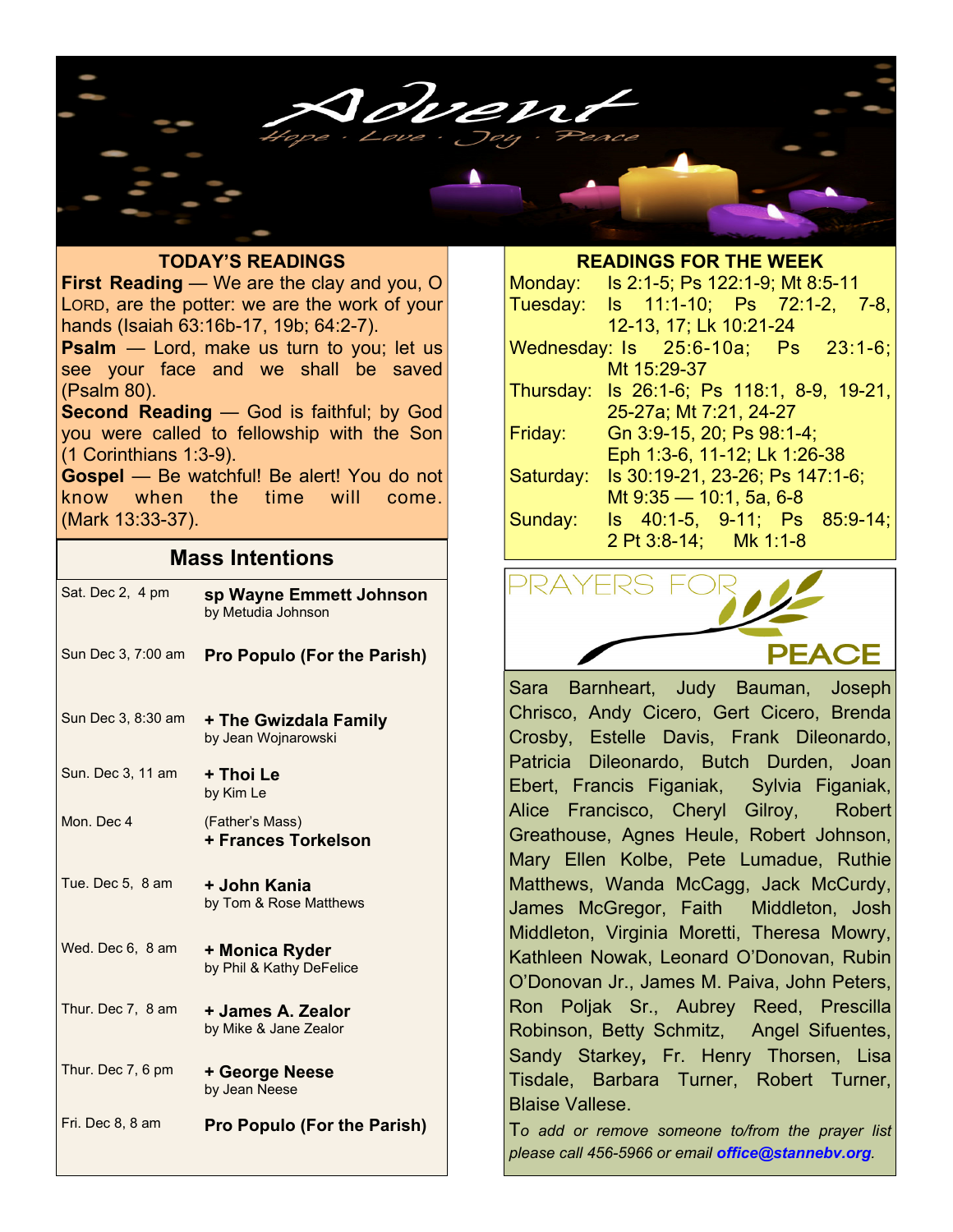## *ST. ANNE NEWS AND EVENTS*

## **Do-It-Yourself Advent**

### Week 1

Step 1 - Light one candle on the Advent Wreath

Step 2 - (optional) Read Isaiah 63:16b-17, 19b; 64:2b-7; 1 Corinthians 1:3-9; Mark 13:33-37

Step 3 - Reflect on the readings: Did you ever wonder why God didn't make it easier for us to be good? The Bible passages that the church has chosen for this First Sunday of Advent point out two things - that we aren't perfect, and that we'd better try to be. The prophet Isaiah begs God for help. The evangelist Paul offers up a thank you to God for all the gifts we have. And Mark's Gospel reminds us that the time to start living the right way is right now. This Advent. Today.

Step 4 - Pray: Holy Spirit, guide the choices I make throughout this week so that I choose to do what honors my creator and what shows my love of others.

**SAYNTS**  Bake Sale **next weekend** after ALL Masses! Get your treats!



December 6th - St. Nicholas Day

ì poor, their righteousness endures forever.

Psalm 112:9



St. Nicholas was a generous man who gave to the poor. To whom are you giving gifts l, ľ people in need that 7 you can help this season? į

l LIKE A CHILD One who aspires to the grace of God must be pure, with a heart as innocent as a child's. —St. Nicholas



**Sacred Relics of The Saints: Treasures of The Church**  *St. Anne Catholic Church (Bellview) presents a teaching and exposition of* 

*Sacred Relics on Sunday December 10 at 2:00 pm.* 

**Father Carlos Martins of the Companions of the Cross will be here with his very special ministry to teach about these holy objects. He will bring with him over 150 relics, some as old as 2000 years. Among the treasures will be relics of St. Anne, St. Joseph, St. Maria Goretti, St. Therese of Lisieux (the "Little Flower"), St. Francis of Assisi, St. Anthony of Padua, St. Thomas Aquinas, and St. Faustina Kowalska. In addition, there will also be present a portion of the veil of Our Lady, as well as one of the largest remaining pieces of the True Cross in the world. Those in attendance will be able to examine and venerate each relic. In the Church's history many miracles and healings have been worked in the presence of relics, and many have been healed through this ministry. Please do not miss this opportunity. You are encouraged to bring your articles of devotion (such as rosaries, holy cards, etc.) and pictures of ill friends/family members which you will be able to touch to the reliquaries as a means of intercession.** 

**For More Information visit: www.treasuresofthechurch.com**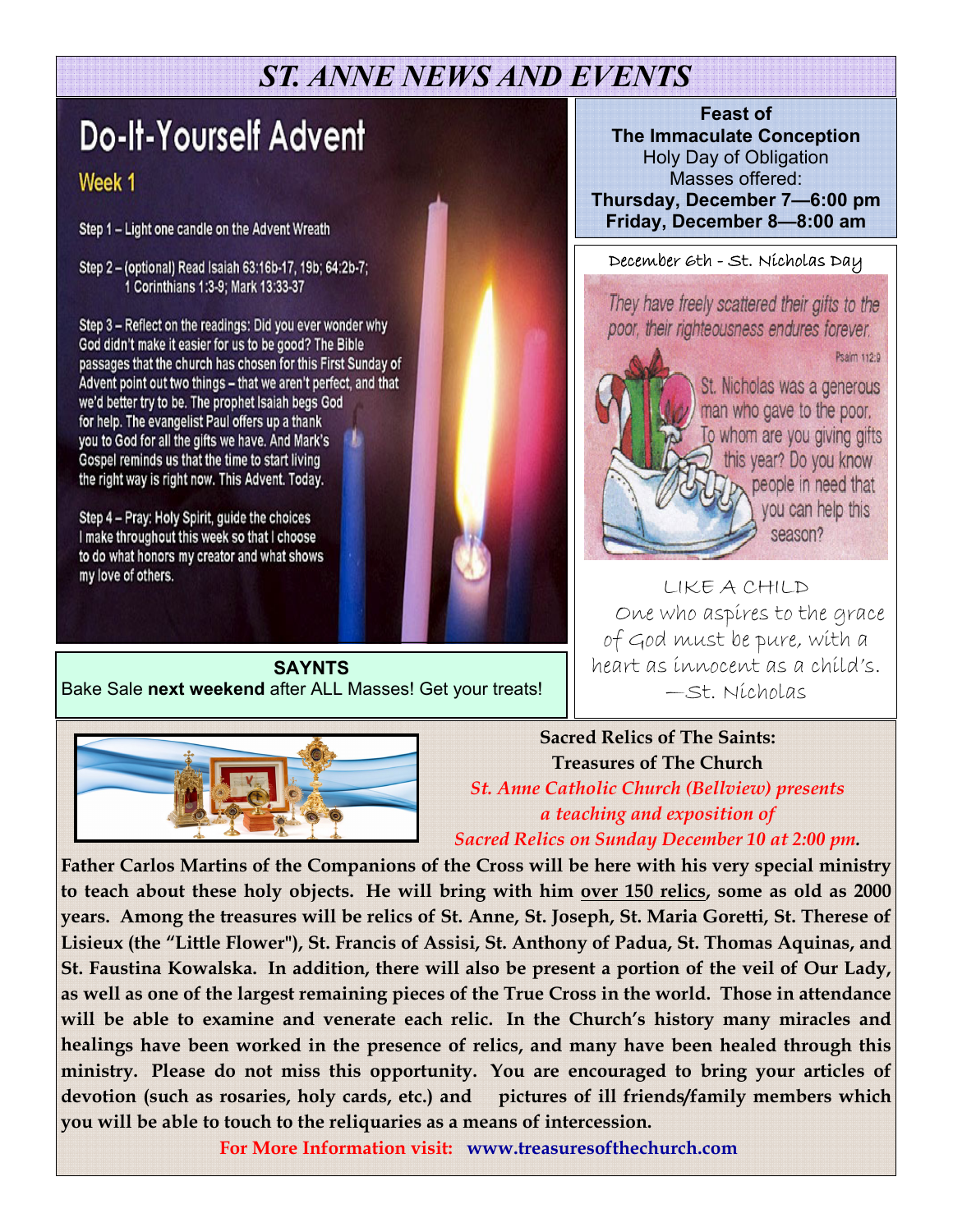### *ST. ANNE & PT - DIOCESE INFORMATION PAGE*

**Advent and Christmas Mass Schedule PLEASE NOTE**  4th Sunday of Advent Mass Saturday, December 23rd 4:00 pm Sunday, December 24th 7:00 am and 9:30 am ONLY

Christmas Mass Sunday, December 24th (Christmas Vigil) 4:00 pm and 7:00 pm ONLY Monday, December 25th 9:00 am **All Masses will be in the Church** 

### **The Giving Tree**

St. Vincent de Paul is asking for help warming the homeless. Beginning this week, our gazebo has a Giving Tree to hang new gloves, socks, scarves, hats or other necessities, to support The Alfred Washburn Center, where meals, showers and help is provided for the homeless of Pensacola. As always, we thank you for your generosity.





AmazonSmile is a website operated by Amazon with the same products, prices, and shopping features as Amazon.com. The difference is that when you shop on AmazonSmile, the Amazon Smile Foundation will donate 0.5% of the purchase price of eligible products to the charitable organization of your choice. Just go to *Amazon.Smile.Com* (instead of Amazon.com) and log into your existing Amazon account, and select *St Annes Catholic Church-Belleview*!

#### **TRY E-GIVING! IT WORKS!**

Electronic Giving is quick and easy! All you have to do is log in to our website:

saintannebellview.org and click on the blue Online Giving button. You can choose your fund (Offertory, Building Fund, Holy Days, etc.), how much you want to contribute to the fund and how frequently you want to have the money taken out for each fund (weekly, monthly, semi-monthly, annually). You can log-in once with your email and a password, or set up a profile for repeat giving. **It is ESSENTIAL to keep track of your info for future changes, as we cannot make changes for you**. For customer service, call 800-675-7430.

**2-1-1 is your free link to: Get Connected. Get Answers.**  Information and referrals for Northwest Florida now available 24 hours a day, 7 days a week.

\*Emergency food/shelter \*Child care resources \*Health Care \*Services for families and senior citizens \*Services for people with disabilities \*Etc.

| <b>SAFE ENVIRONMENT</b>   |
|---------------------------|
| <i><b>INFORMATION</b></i> |

**Educational Material on the Danger of Abuse -** The overwhelming majority of our clergy and lay leaders are hardworking individuals who are dedicated to serving the people of God in our parishes and schools. All of us together are responsible for making sure that all of our ministries are as safe as possible for our children and vulnerable adults. Each of us has a responsibility to educate ourselves about the real danger of abuse. For help with online courses and other safety matters, please contact the Diocese Office of Safe Environment at 850-435-3570.

**Victims of Abuse -** The Diocese of Pensacola-Tallahassee is committed to healing the hurting hearts of sexual abuse victims and has established Victims Assistance Coordinators who are experienced and trained counselors and are available to help persons who have been sexually abused by a priest, deacon or other church personnel. Victim Assistance Coordinator: Pensacola/Fort Walton Beach area: Dr. Louis M. Makarowski, Ph.D., P.A; 850-477-7181. Coordinadores Para Asistencia A Victimas: Deacon Santiago Molina; Diocese of Pensacola-Tallahassee; 850-435-3536. Diocesan Abuse Hotline: 850-435-3536.